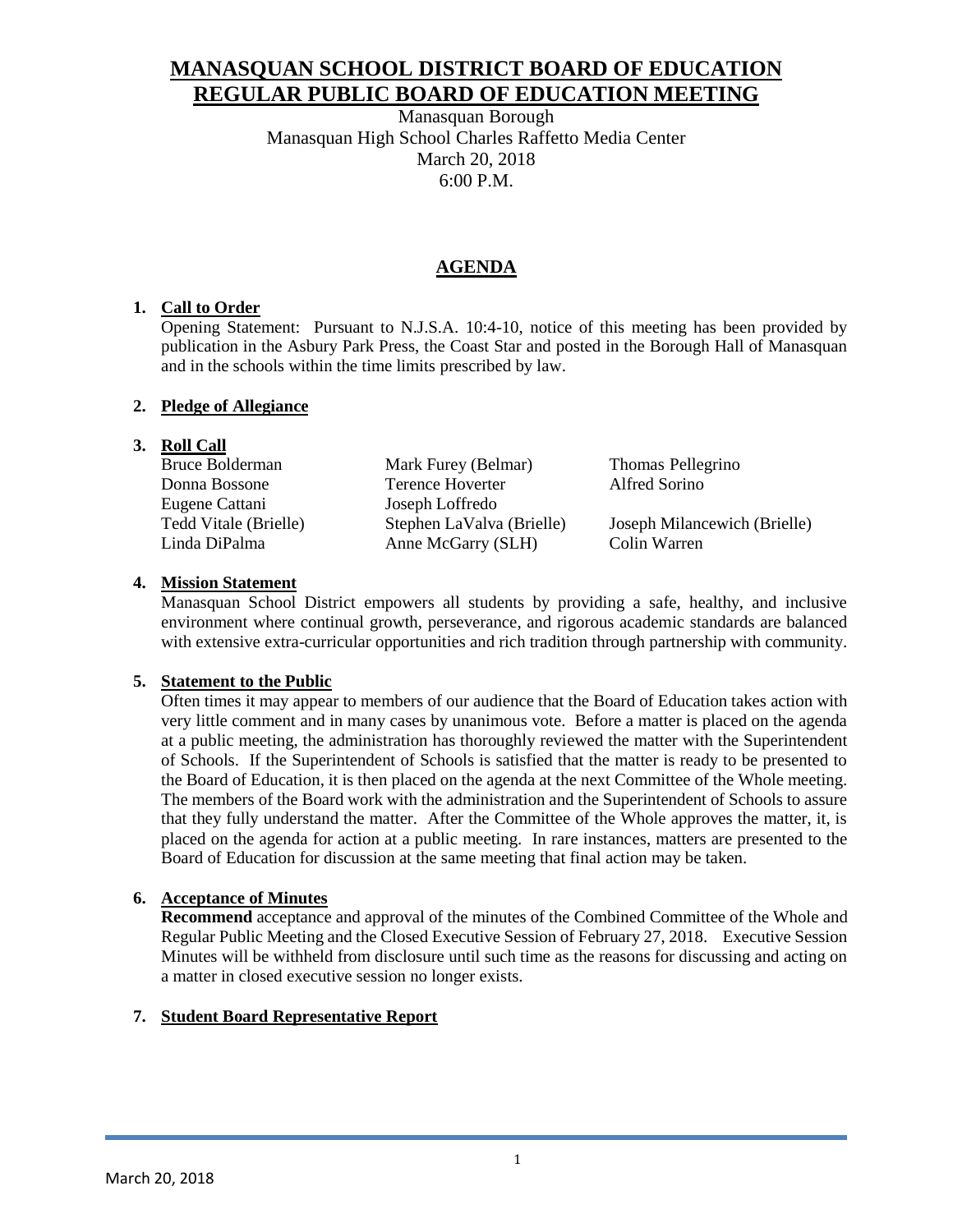### **8. Presentations**

**Due to the impending weather the following presentations have been rescheduled to the April 17, 2018 Committee of the Whole Meeting:**

**High School Students of the Month for February – Olivia Easton, Senior – Catherine Ware, Junior – Julia Maloney, Sophomore – Katherine Hallman, Freshman**

**High School Teacher of the Month for February – Timothy Clayton**

**Elementary School Student of the Month for February – Matthew Dettlinger**

**Elementary School Teacher of the Month for February – Thomas Russoniello**

**Elks Elementary School Student of the Month for February – Kaitlin Dellegrippo**

**Elks Teenager of the Month for February – Sara Devereux**

**Model UN Conference**

- **Best Position Paper – Gillian Roberts, Lyndsey Starkey, Norah Dolan**
- **Best Delegation in Sustainable Development – Alexander Kave, Emilymarie Kave**

**New Road Construction Project Update** – **Presented by Robert Notley**

- **9. Superintendent's Report & Information Items**
	- **Enrollment Document A**
		- **Total Enrollment – 1,526**
			- o **High School 936**
			- o **Elementary School – 590**
	- **Attendance Comparison, Fire Drill Reports, Suspensions & Tardy Reports Document B**

**Fire Drill Reports**

- **High School:**
	- o **February 9th - Lockdown**
	- o **February 27th – Fire Drill**
- **Elementary School:**
	- o **February 22nd – Lockdown Drill**
	- o **February 28th – Fire Drill**
- **HIB Monthly Report Document C**
	- **High School:**
		- o **No Reports for the Month**
	- **Elementary School:**
		- o **No Reports for the Month**
- **District Goals**
	- o **Utilization of Naviance**
	- o **Personalized Learning**
	- o **Development of the Later Start Time Committee**
- **Report of the Director of Curriculum and Instruction**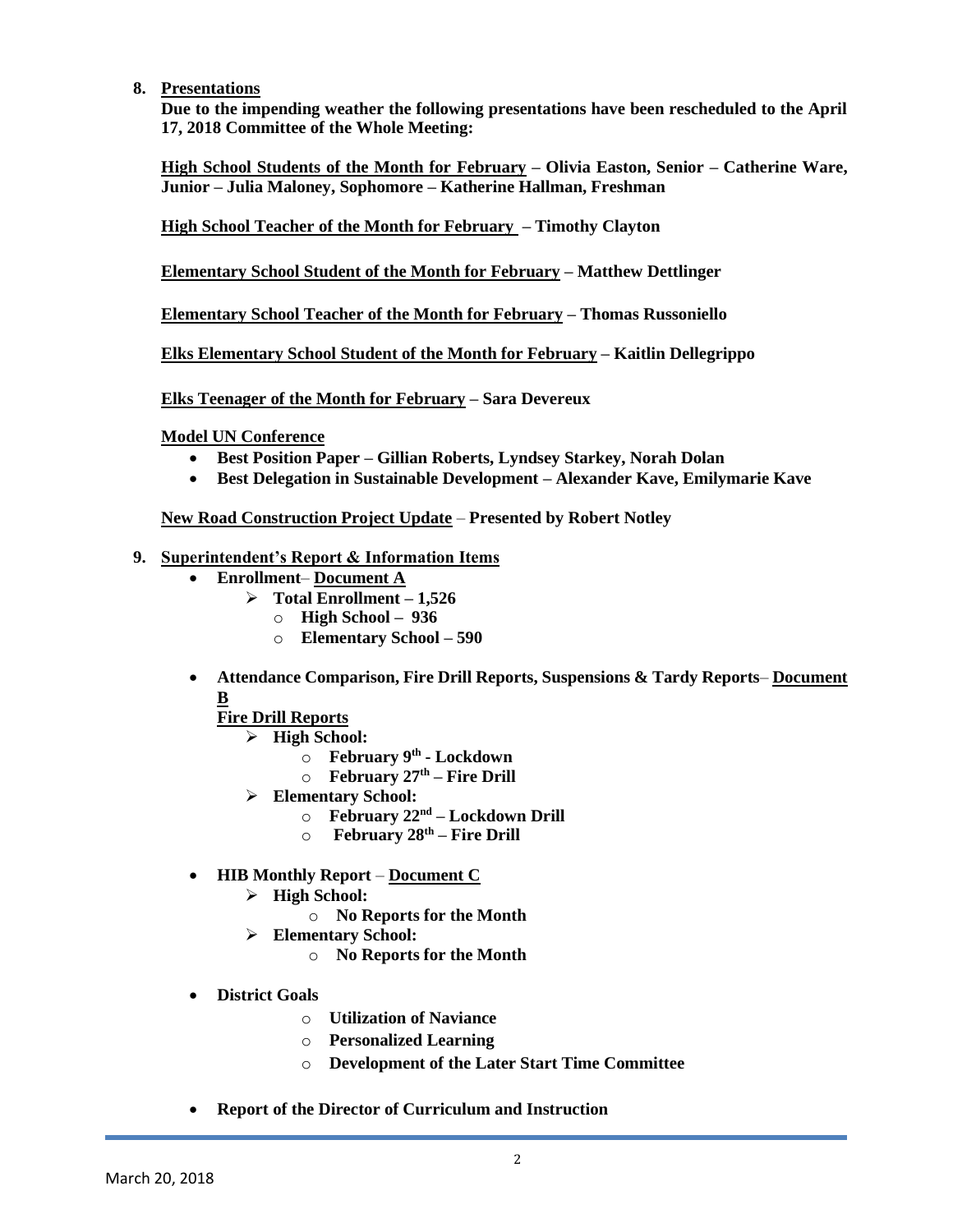**Report of the Director of Technology and Human Resources**

## **Report of the Director of School Counseling Services**

**Recommend** approval and acceptance of the Superintendent's Report.

## **10. Public Forum on Agenda Items**

Time may be allocated for public comment at this meeting. Each speaker may be allotted a limited time when recognized by the presiding officer. In the event it appears the public comment portion of the meeting may exceed 45 minutes, the presiding officer may limit each statement made by a participant to 3-5 minutes duration. Individuals wishing to address the Board shall be recognized by the presiding officer and shall give their names, addresses and the group, if any, that they represent. Although the Board encourages public participation, it reserves the right, through its presiding officer, to terminate remarks to and/or by any individual not keeping with the conduct of a proper and efficient meeting. During the public participation portions of this meeting, the Board will not respond to questions from the public involving employment, appointment, termination of employment, negotiations, terms and conditions of employment, evaluation of the performance of, promotion or disciplining of any specific or prospective or current employee. This public forum is limited to comment on items included in this agenda only.

# **MANASQUAN**

## **General Items**

- **11. Recommend** approval of the acceptance of additional funding, in the amount of \$100.00, from the Manasquan Elementary School Education Foundation, for Catherine Taft's Lenape grant.
- **12. Recommend** approval of the purchase of an Elementary School Playground GameTime Unit NJ State Contract #16-Fleet-00121 in the amount \$59,872.46, as part of the referendum project.
- **13. Recommend** approval of the MOESC Cooperative Transportation Commencement Agreement for the 2018-2019 school year, as per **Document 1.**

## **Personnel**

**14. Recommend** approval of the Elementary School personnel as per **Document 2.**

## **Professional Days**

**15. Recommend** approval of the **attendance** of staff members at conferences/workshops indicated below:

| Date             | <b>Name</b>    | <b>Destination</b> | <b>Purpose</b>          | <b>Sub</b> | Cost           |
|------------------|----------------|--------------------|-------------------------|------------|----------------|
|                  | <b>Nicole</b>  |                    | <b>POAC Autism</b>      |            |                |
| March 2, 2018    | DeStefano      | Lakewood           | Conference              | No         | None           |
|                  | Kathleen       |                    |                         |            |                |
| February 9, 2018 | Stonaker       | Eatontown          | <b>IEP</b> Meetings     | Yes        | Mileage-\$7.94 |
|                  |                |                    | Model Classroom         |            |                |
| March 14, 2018   | Oriana Kopec   | <b>Toms River</b>  | Workshop                | Yes        | None           |
|                  |                |                    | <b>Sending District</b> |            |                |
| March 7, 2018    | Amelia Gliddon | Avon               | Collaboration           | Yes        | None           |
|                  |                |                    | $Observation -$         |            |                |
|                  |                |                    | Kindergarten            |            |                |
| March 9, 2018    | Christin Walsh | Avon               | Screening               | No         | None           |
|                  |                |                    | Challenge Day           |            |                |
| March 15, 2018   | Amy Young      | Manchester         | Observation             | Yes        | None           |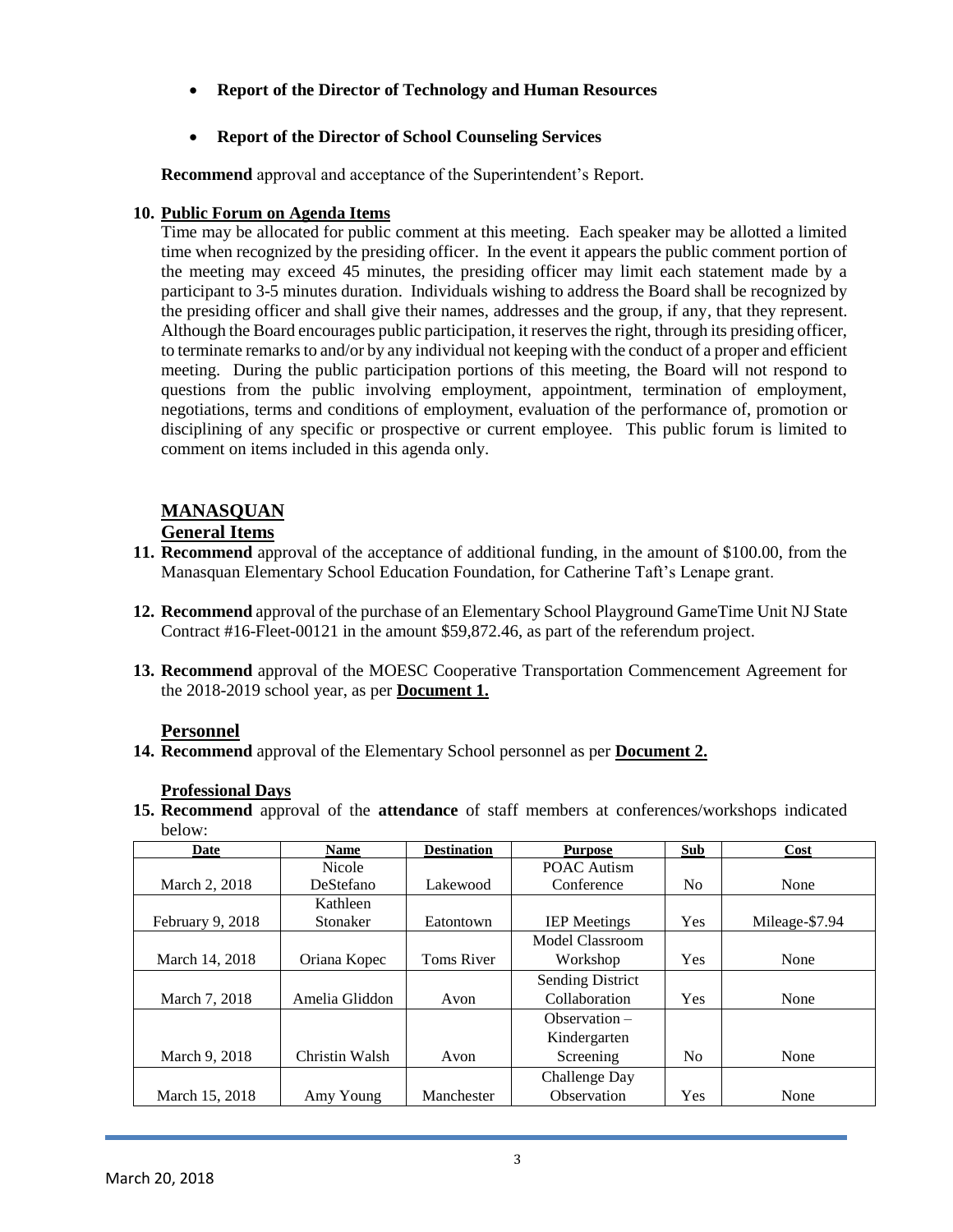|                |                       |             | <b>Sending District</b> |                |                 |
|----------------|-----------------------|-------------|-------------------------|----------------|-----------------|
| March 7, 2018  | <b>Taylor Ames</b>    | Avon        | Collaboration           | Yes            | None            |
|                |                       |             | <b>Sending District</b> |                |                 |
| March 7, 2018  | <b>Teresa Reichey</b> | Avon        | Collaboration           | Yes            | None            |
|                |                       |             | <b>Sending District</b> |                |                 |
| March 7, 2018  | Brianna Snel          | Avon        | Collaboration           | Yes            | None            |
|                |                       | Spring Lake | <b>Sending District</b> |                |                 |
| March 14, 2018 | Lauren Maslihan       | Heights     | Collaboration           | Yes            | None            |
|                |                       | Spring Lake | <b>Sending District</b> |                |                 |
| March 14, 2018 | Michele Sayre         | Heights     | Collaboration           | Yes            | None            |
|                |                       | Spring Lake | <b>Sending District</b> |                |                 |
| March 14, 2018 | Lauren Buss           | Heights     | Collaboration           | Yes            | None            |
|                | Cheryl                | Spring Lake | <b>Sending District</b> |                |                 |
| March 14, 2018 | Femenella             | Heights     | Collaboration           | No             | None            |
|                |                       | Spring Lake | <b>Sending District</b> |                |                 |
| March 14, 2018 | Donna Mead            | Heights     | Collaboration           | Yes            | None            |
|                | Jessica               | Spring Lake | <b>Sending District</b> |                |                 |
| March 14, 2018 | Woytowicz             | Heights     | Collaboration           | Yes            | None            |
|                |                       | Spring Lake | <b>Sending District</b> |                |                 |
| March 14, 2018 | Christin Walsh        | Heights     | Collaboration           | N <sub>o</sub> | None            |
|                |                       |             | <b>Sending District</b> |                |                 |
| March 7, 2018  | Christin Walsh        | Avon        | Collaboration           | N <sub>0</sub> | None            |
|                |                       |             | <b>Sending District</b> |                |                 |
| March 7, 2018  | Kindle Kuriscak       | Avon        | Collaboration           | N <sub>0</sub> | None            |
|                |                       | Spring Lake | <b>Sending District</b> |                |                 |
| March 14, 2018 | Kindle Kuriscak       | Heights     | Collaboration           | N <sub>o</sub> | None            |
|                |                       | Spring Lake | <b>Sending District</b> |                |                 |
| March 21, 2018 | Kindle Kuriscak       | Heights     | Collaboration           | N <sub>0</sub> | None            |
|                |                       | Spring Lake | <b>Sending District</b> |                |                 |
| March 21, 2018 | Christine Melfi       | Heights     | Collaboration           | Yes            | None            |
|                | Carmen                | Spring Lake | <b>Sending District</b> |                |                 |
| March 21, 2018 | Rodriguez             | Heights     | Collaboration           | Yes            | None            |
|                |                       | Spring Lake | <b>Sending District</b> |                |                 |
| March 21, 2018 | Cynthia Kirk          | Heights     | Collaboration           | Yes            | None            |
|                |                       | Spring Lake | <b>Sending District</b> |                |                 |
| March 21, 2018 | Catherine Kappy       | Heights     | Collaboration           | Yes            | None            |
|                |                       | Spring Lake | <b>Sending District</b> |                |                 |
| March 21, 2018 | Kali Mura             | Heights     | Collaboration           | No             | None            |
|                |                       | Spring Lake | <b>Sending District</b> |                |                 |
| March 21, 2018 | Sandra Jo Hill        | Heights     | Collaboration           | Yes            | None            |
|                |                       | Spring Lake | <b>Sending District</b> |                |                 |
| March 21, 2018 | Christin Walsh        | Heights     | Collaboration           | No             | None            |
| March 23, 2018 | Kelly Balon           | Somerset    | NJABA Conference        | No             | Mileage-\$27.00 |

# **Student Action**

# **Field Trips**

**16. Recommend** approval of the field trips listed below: **None at this time**

## **Placement of Students on Home Instruction**

17. **Recommend** that the following student(s) be placed on home instruction, as requested by Guidance or the Child Study Team and approved by the school physician:

**#223273 Grade 8 January 16, 2018 - April 30, 2018 (Medical)**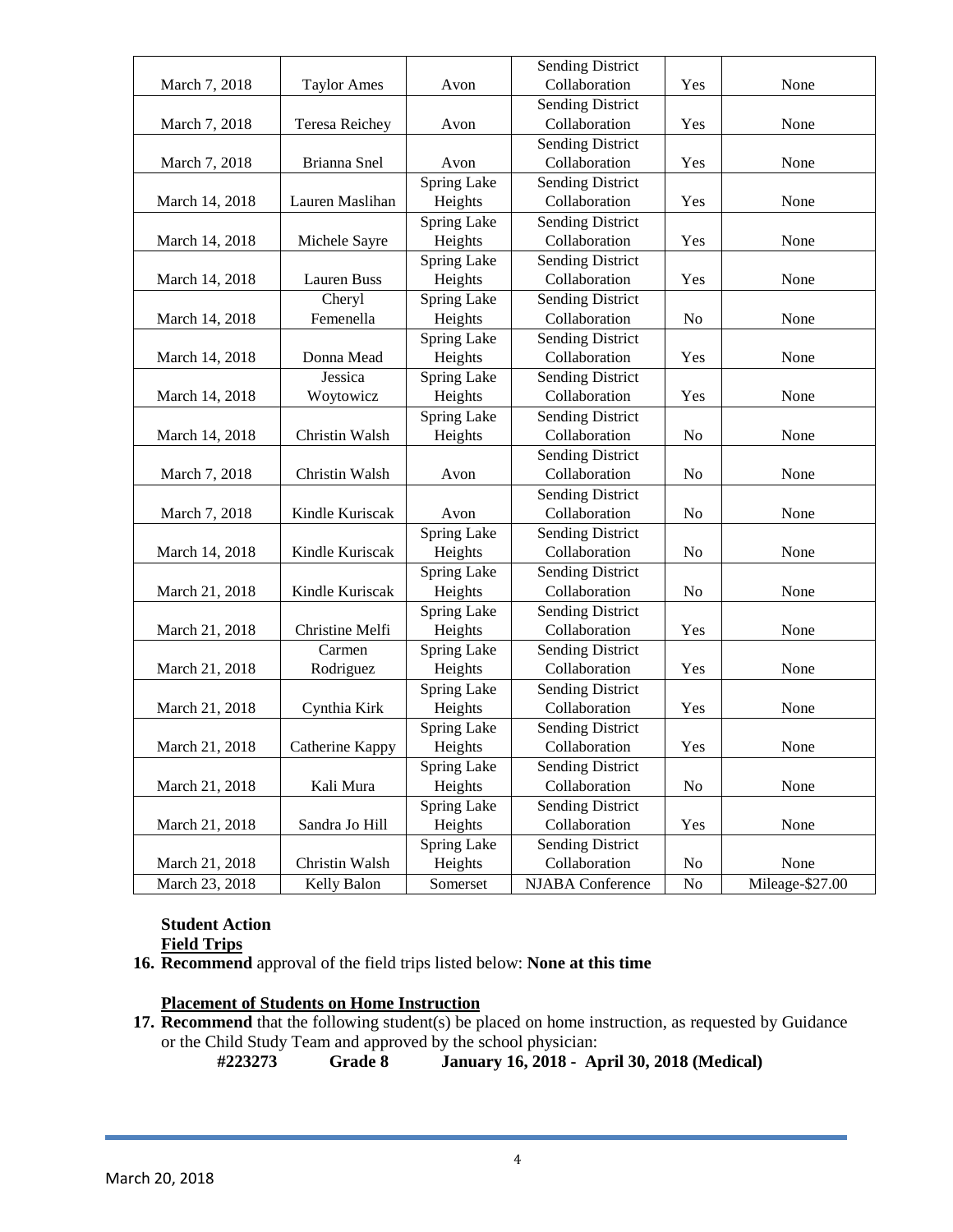### **Placement of Students Out of District**

**18. Recommend** approval of the revised External Placement list that reflects both transportation and tuition costs for the 2017-2018 school year, as per **Document 3**.

## **Financials**

**19. Recommend acceptance** of the following **Elementary School Central Funds Report** for the month ending **February 28, 2018 as per Document 4.**

# **MANASQUAN/SENDING DISTRICTS**

# **General Items**

**20. Secretary's Report/Financials**

**Recommend acceptance** of the following **Financial Reports**, **High School Central Funds Report, Purchase Orders and Payment** and **Confirmation of Bills (Current Expense) and (Capital Expense).**

**Be it Resolved;** that the amount of district taxes, excluding debt services requirements, needed to meet the obligations of this Board for the next eight weeks is **\$2,449,781.00** and that Manasquan Borough Council is hereby requested to place in the hands of the Treasurer of School Moneys that amount within the 30 days in accordance with the statutes relating thereto.

The Business Administrator/Board Secretary certifies that as of **FEBRUARY 28, 2018** no budgetary appropriations account has obligations and payments, which in total exceed the amount appropriated by the Board of Education of the Borough of Manasquan.

**Be It Resolved:** Pursuant to N.J.A.C. 6A:23A-16.10 (c)3 the Board of Education of the Borough of Manasquan accepts the **Business Administrator/Board Secretary's** certification as of **FEBRUARY 28, 2018** that no budgetary appropriations account has obligations and payments, which in total exceed the amount appropriated by the borough of Manasquan Board of Education.

**Recommend acceptance** of the **Secretary's Financial & Investment Report** and the **Treasurer's Report**, for the month ending **FEBRUARY 28, 2018** per **Document D**. (The Treasurer of School Moneys Report for the month of **FEBRUARY 2018** is on file in the Business Office and is in balance with the Secretary's Report).

Pursuant to N.J.A.C. 6A:23A-16.10(c)4, we the members of the Board of Education of the Borough of Manasquan, County of Monmouth, after having reviewed the Report of the Secretary and upon consultation with the appropriate officials, certify that as of **FEBRUARY 28, 2018,** it is to the best of our knowledge that no major account fund has been expanded and that sufficient funds are available to meet the district's financial obligations for the remainder of the fiscal year, and that the Board of Education further approves the transfers made with line item accounts of the current expense portion of the **2017-2018 budgets** for **FEBRUARY and MARCH** as recommended by the Superintendent of Schools, as per **Document D.**

**Purchase Orders** for the month of **MARCH 2018** be approved**,** as per **Document E.**

Recommend **acceptance** of the **Cafeteria Report** – **Document F.**

**(C) Be it Resolved:** that the **Bills (Current Expense)** in the amount of **\$1,299,857.23** for the month of **MARCH, 2018** be approved. Record of checks **(#41954** through **#42009**), and distributions are on file in the Business Office.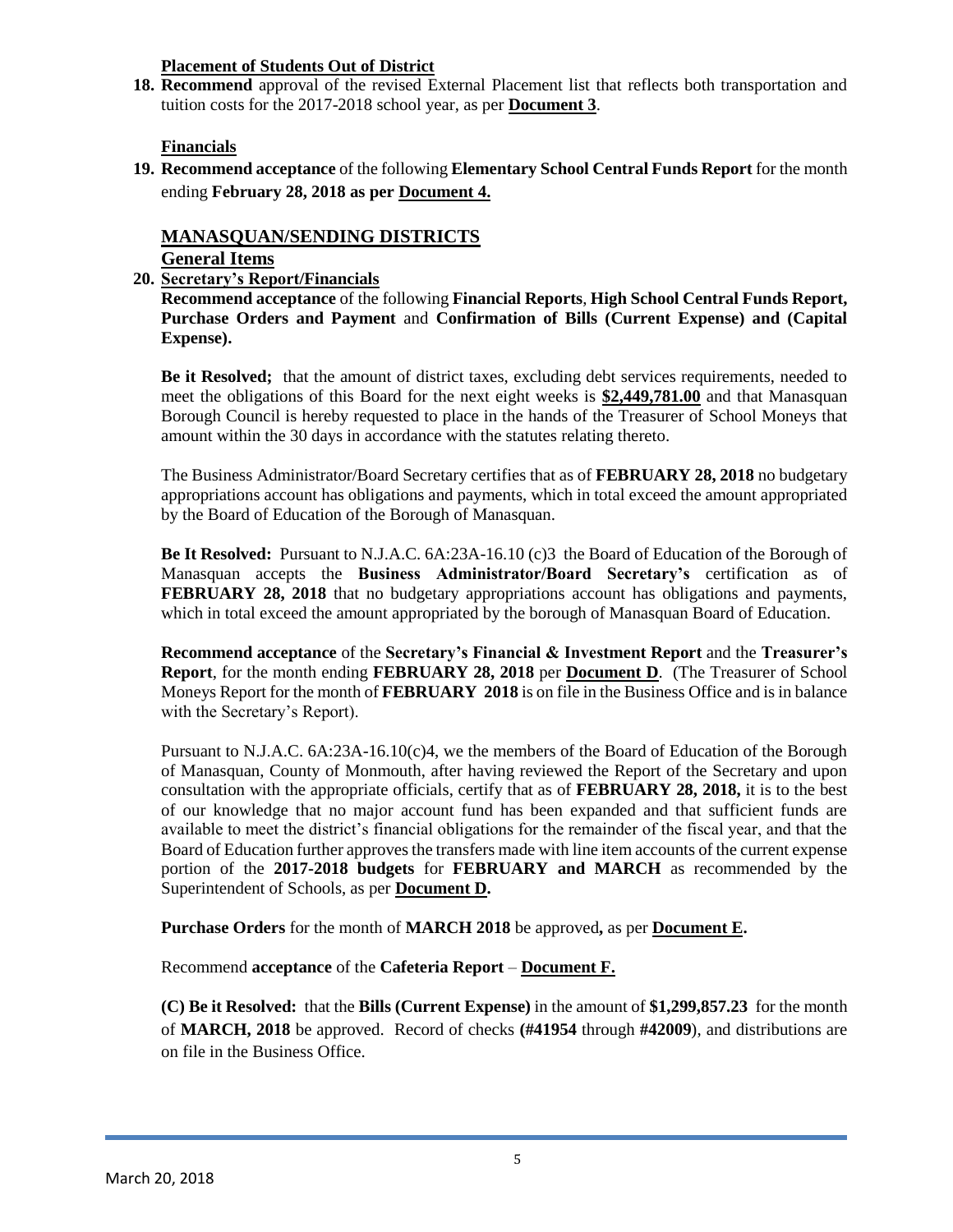**Be it Resolved:** that the **Bills (Capital Expense)** in the amount of **\$239,589.70** for the month of **MARCH, 2018** be approved. Record of checks **(#1152** through **#1157),** and distributions are on file in the Business Office.

Confirmation of **Bills (Current Expense)** for **FEBRUARY, 2018** at **\$2,308,573.04** and checks **(#41805** through **#41953)** and **(Capital Expense)** for **FEBRUARY, 2018** at **\$66,685.30** and checks **(#1140 through #1151).**

**Recommend acceptance** of the following **High School Central Funds Report** for the month ending **FEBRUARY 28, 2018 as per Document G.**

### **Adoption of Tentative 2018-2019 Budget**

**21. Recommend** approval to submit the tentative 2018-2019 school district budget to the County Office of Education for review and approval as follows:

**BE IT RESOLVED** that the tentative budget be approved for the 2018-2019 school year using the 2018-2019 state aid figures and the Secretary to the Board of Education be authorized to submit the following tentative budget to the Executive County Superintendent of Schools for approval in accordance with the statutory deadline:

|                                   | <b>GENERAL</b><br><b>FUND</b> | <b>SPECIAL</b><br><b>REVENUES</b> | <b>DEBT</b><br><b>SERVICE</b> | <b>TOTAL</b> |
|-----------------------------------|-------------------------------|-----------------------------------|-------------------------------|--------------|
| 2018-2019 Total Expenditures      | \$27,470,610                  | \$376,248                         | \$884,967                     | \$28,731,825 |
| <b>Less: Anticipated Revenues</b> | \$12,128,052                  | \$376,248                         | \$46,152                      | \$12,550,452 |
| <b>Taxes to be Raised</b>         | \$15,342,558                  | $S - 0 -$                         | \$838,815                     | \$16,181,373 |

And to advertise said tentative budget in THE COAST STAR in accordance with the form required by the State Department of Education and according to law;

**BE IT FURTHER RESOLVED**, that a public hearing be held in the Manasquan High School Media Center, 167 Broad Street, Manasquan, New Jersey, on Tuesday, April 24, 2018 at 6:00 p.m. for the purpose of conducting a public hearing on the budget for the 2018-2019 school year.

### **Capital Reserve Account Withdrawal**

**RESOLVED** that the Manasquan Board of Education requests the approval of a capital reserve withdrawal in the amount of \$350,000. The district intends to utilize these funds for a turf field project.

### **Capital Reserve Account Deposit**

**RESOLVED** that the Manasquan Board of Education requests the approval of a capital reserve deposit in the amount of \$50.00. This represents anticipated interest for the 2018-2019 school year.

## **Adjustment Banked Cap**

**RESOLVED** that the Manasquan Board of Education includes in the proposed budget the adjustment for banked cap in accordance with N.J.A.C. 6A:23A-10.3(b). The district has fully exhausted all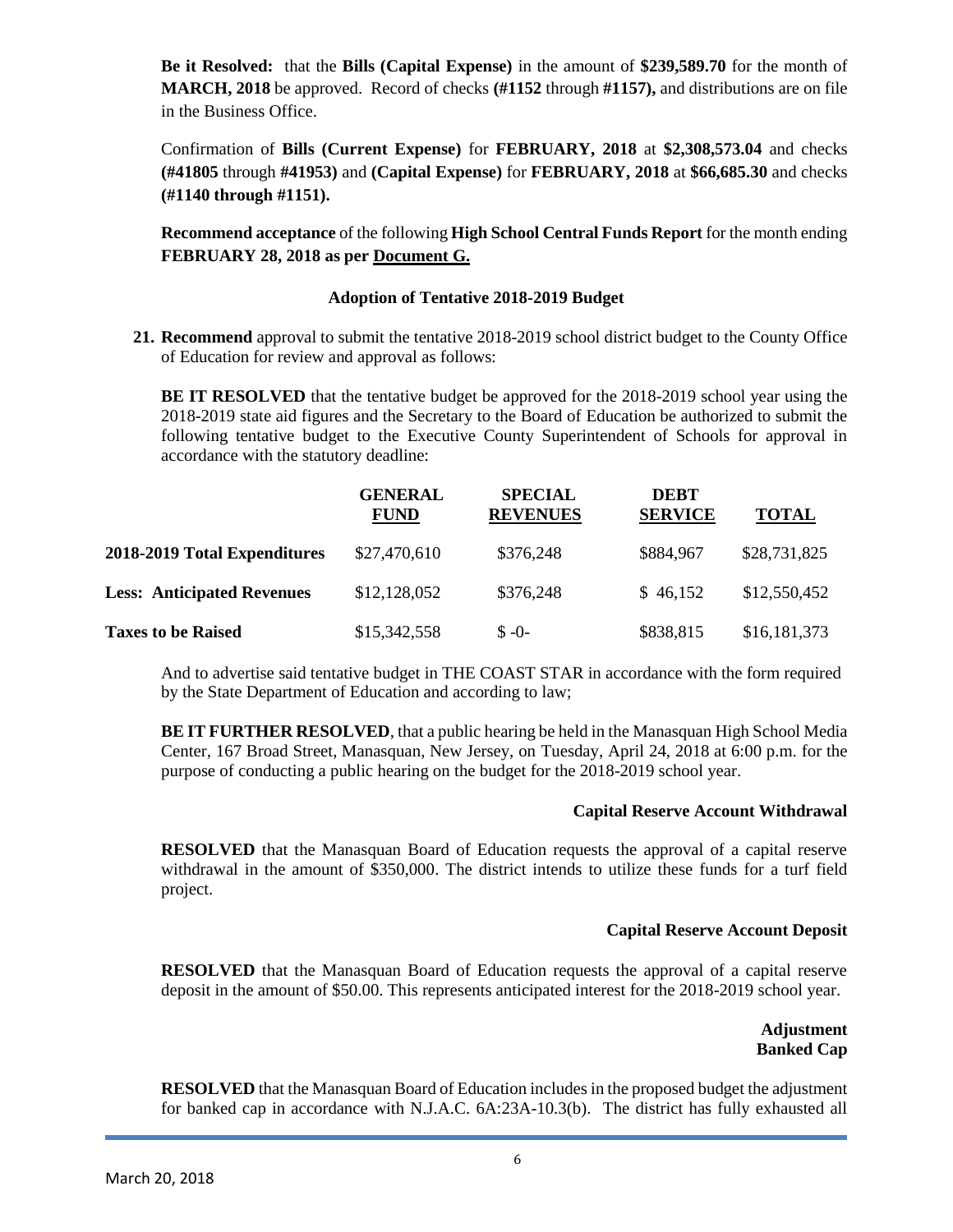eligible statutory spending authority and must increase the base budget in the amount of \$10,601 for the purposes of continuity of education. The district intends to complete said purposes by June 2019.

### **Adjustment Health Benefits**

**RESOLVED** that the Manasquan Board of Education includes in the proposed budget the adjustment for increases in the costs of health benefits in the amount of \$339,293. The additional funds are included in the base budget and will be used to pay for the additional increases in health benefits.

### **Travel and Related Expense Reimbursement 2018-2019**

**WHEREAS**, the Manasquan Board of Education recognizes school staff and Board members will incur travel expenses related to and within the scope of their current responsibilities and for travel that promotes the delivery of instruction or furthers the efficient operation of the school district; and

**WHEREAS**, N.J.A.C. 6A:23A-7.2 et seq. requires Board members to receive approval of these expenses by a majority of the full voting membership of the Board and staff members to receive prior approval of these expenses by the Superintendent of Schools and a majority of the full voting membership of the Board; and

**WHEREAS**, a Board of Education may establish, for regular district business travel as defined in N.J.A.C. 6A:23A-1.2, which includes attendance at regularly scheduled in-state county meetings, Department or Association sponsored events or in-state professional development activities for which the registration fee does not exceed \$150.00 per employee or board member, where prior Board approval shall not be required unless the annual threshold for a staff member exceeds \$1,500 in a given school year (July 1 through June 30); and

**WHEREAS**, the Manasquan Board of Education established \$47,267 as the maximum travel amount for the current school year and has expended \$20,496 as of this date; now

**THEREFORE, BE IT RESOLVED** that the Manasquan Board of Education approves travel and related expense reimbursements in accordance with N.J.A.C. 6A:23A-7.2, to a maximum expenditure of \$47,267 for all staff and board members for the 2018-2019 school year.

**BE IT FURHER RESOLVED** that the Manasquan Board of Education approved the following **2018-2019** Tuition Rates:

| Manasquan High School 9 - 12 \$14,999 |          |                              |
|---------------------------------------|----------|------------------------------|
| Pre-School A.M.                       | \$1,100  | $(2.25 \text{ hours } 39\%)$ |
| Pre-School P.M.                       | \$1,700  | $(3.50 \text{ hours } 61\%)$ |
| Kindergarten                          | \$20,257 |                              |
| Grades $1-5$                          | \$17,758 |                              |
| Grades $6-8$                          | \$17,464 |                              |
| L/LD                                  | \$17,202 |                              |
| $PSH - PT$                            | \$4,490  |                              |
| $PSH - FT$                            | \$8,979  |                              |
| MD                                    | \$52,950 |                              |
| Parent Paid K-8                       | \$7,000  |                              |
| Parent Paid $9-12$                    | 7,000    |                              |
|                                       |          |                              |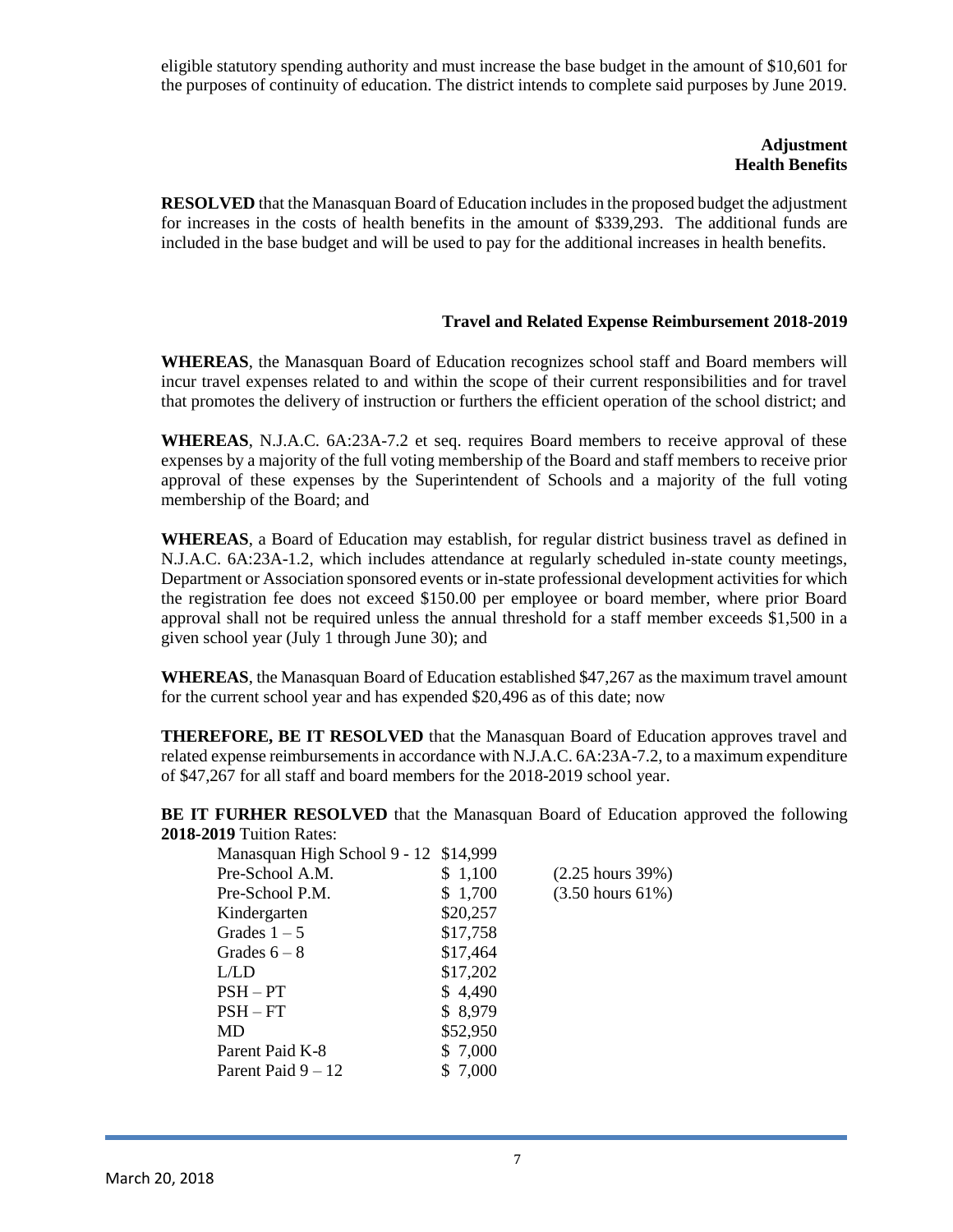- **22. Recommend** approval to withdraw \$50,000 from the Emergency Reserve Account for unanticipated general fund expenses in the 2017-2018 school year, pursuant to 6A:23A-14.4(a)iv. Once complete the 2017-2018 budget will be increased by this amount.
- **23. Recommend** approval to solicit Request for Proposals for 2018-2019 Health Insurance Brokerage Services (RFP has been reviewed and approved by the board attorney)
- **24. Recommend** approval of the Service Contract with CPC Behavioral Healthcare for Fit to Return Evaluations on an as needed basis**,** as per **Document H.**
- **25. Recommend** approval to accept the monetary award in the amount of \$500.00 to be deposited in the Manasquan High School General Fund, received by James Fagen by the 9/11 Tribute Museum.
- **26. Recommend** approval of the creation of the following club:
	- o Donate Life Club
- **27. Recommend** approval of the creation of a central fund account for the International Club in accordance with the Addendum C position, and elimination and transfer of fund balances of the following central fund accounts to the International Club central fund:
	- French Account #95-451-HS 270
	- Spanish Account #95-451-HS 400
- **28. Recommend** approval of the following Pay Applications:
	- Pay Application #5 from Kappa Construction Corp., in the amount of \$439,397.96, for Renovations and Addition to the Manasquan High School.
	- Pay Application #5 from SLS Construction, in the amount of \$17,499.00, for Manasquan High School 2017 Stair Tower Interior Door Replacement**.**
- **29. Recommend** approval of the Request for Obsolete Equipment Disposal for High School Band Uniforms, as per attached **Document I.**
- **30. Recommend** approval of the contract addendum #1 between the Manasquan Board of Education and Suburban Consulting Engineers in the amount of \$32,785, and withdraw the \$32,785 from Capital Reserve for the same purpose.

### **Personnel**

**31. Recommend** approval of the High School personnel as per **Document J.**

## **Professional Days**

**32. Recommend** approval of the **attendance** of staff members at conferences/workshops indicated below:

| Date           | <b>Name</b>        | <b>Destination</b> | <b>Purpose</b>    | Sub  | Cost                  |
|----------------|--------------------|--------------------|-------------------|------|-----------------------|
|                |                    |                    | Corrective Action |      |                       |
|                |                    |                    | Plans and         |      |                       |
|                |                    |                    | Progressive       |      | Mileage-\$37.01       |
| May 8, 2018    | Jesse Place        | Mt. Laurel         | Supervision       | No   | Registration-\$150.00 |
|                |                    |                    | Personalized      |      |                       |
| March 9, 2018  | Justin Roach       | Freehold           | Learning Visit    | No   | None                  |
|                | James Egan         |                    |                   |      | Mileage: \$39.06 each |
|                | <b>Jesse Place</b> |                    | Security in a Day |      | Tolls: \$25.00 each   |
| April 12, 2018 | <b>Frank Scott</b> | New York, NY       | Workshop          | None | Parking: \$30.00 each |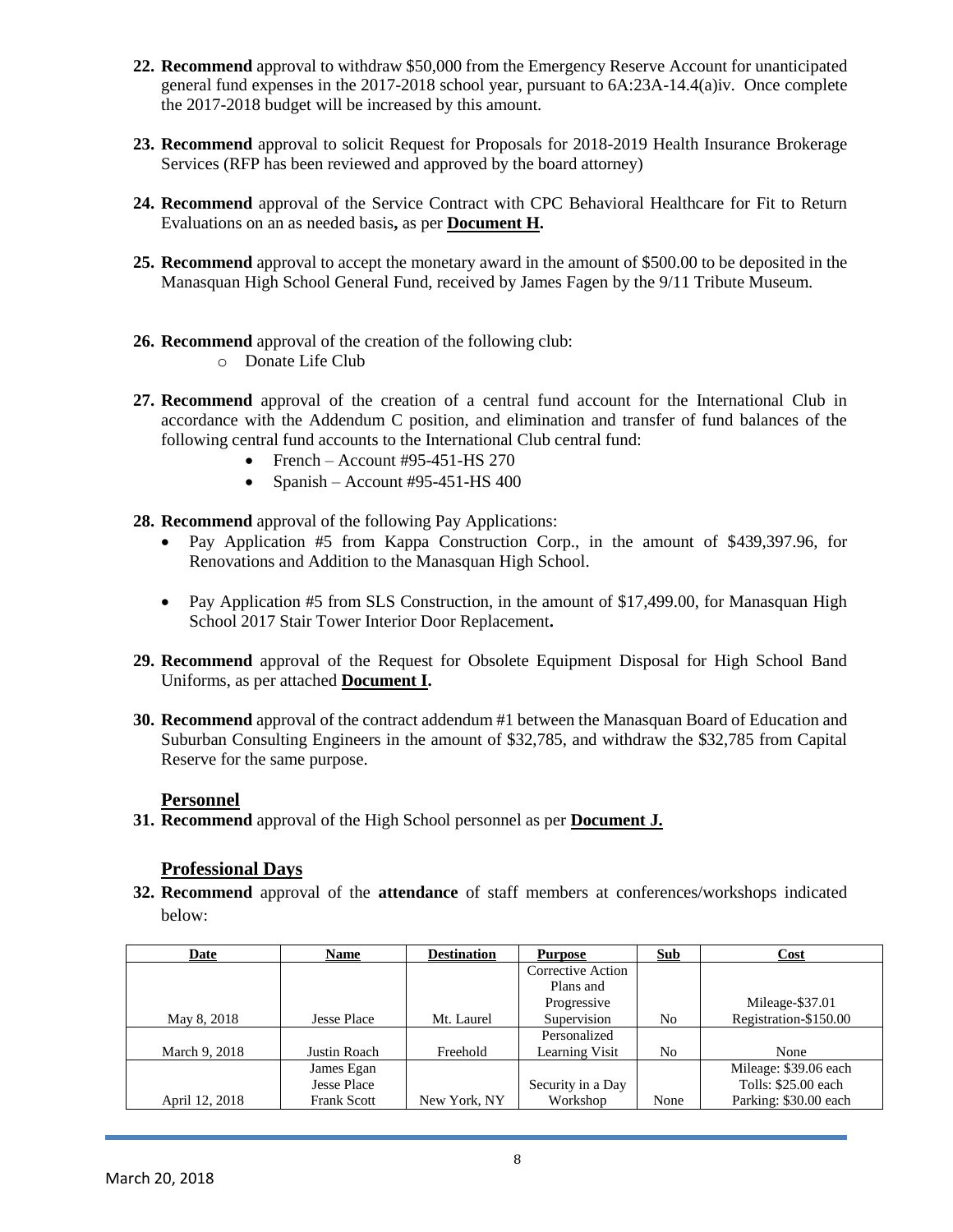|                | Nicholas Bock |              | Planning and<br>Deploying<br>Windows 10 in |      | Mileage: \$39.06 each<br>Tolls: \$25.00 each |
|----------------|---------------|--------------|--------------------------------------------|------|----------------------------------------------|
|                |               |              |                                            |      |                                              |
| April 19, 2018 | James Egan    | New York, NY | the Enterprise                             | None | Parking: \$30.00 each                        |

# **Student Action**

### **Field Trips**

**33. Recommend** approval of the field trips listed below:

| Date           | <b>Name</b>         | <b>Subject</b> | <b>Destination</b>   | <b>Purpose</b>        | <b>Sub</b>     | Other<br><b>Board</b><br><b>Costs</b> | Other<br><b>Fund</b> |
|----------------|---------------------|----------------|----------------------|-----------------------|----------------|---------------------------------------|----------------------|
|                | John Driscoll       | Academy of     |                      | Visit Goldman         |                |                                       | Academy              |
|                | Linda Hoeler        | $Finance -$    |                      | Sachs and             |                |                                       | of Finance           |
|                | Robert Waldeyer     | Grades         |                      | Museum of             |                | 2 Buses                               | Funds-               |
| April 25, 2018 | Nurse (TBD)         | 11/12          | New York City        | Finance               | Yes-3          | $-$ \$1,500                           | \$1,500              |
|                | Meredith Heeter     |                |                      |                       |                |                                       |                      |
|                | Marisa Marco        |                |                      |                       |                |                                       |                      |
|                | Carol Anderson      |                |                      |                       |                |                                       |                      |
|                | Jamie Onorato       |                |                      |                       |                |                                       |                      |
|                | Pamela Puryear      |                |                      |                       |                |                                       |                      |
|                | Lisa Crowning       |                |                      |                       |                |                                       |                      |
|                | Meghan Hillman      |                |                      |                       |                |                                       |                      |
|                | Christopher Craig   |                |                      | <b>Senior Class</b>   |                | 4 Buses -                             |                      |
| June 1, 2018   | Nurse (TBD)         | Grade 12       | <b>Atlantic Club</b> | Trip                  | Yes-8          | \$900                                 | None                 |
|                | John Driscoll       |                |                      |                       |                |                                       |                      |
|                | Linda Hoeler        |                |                      | Business and          |                |                                       |                      |
|                | Robert Waldeyer     | Academy of     | Six Flags in         | Marketing             |                | 2 Buses -                             |                      |
| May 23, 2018   | Nurse (TBD)         | Finance        | Jackson              | <b>Education Day</b>  | $Yes-3$        | \$600                                 | None                 |
|                | James Fagen         |                | <b>Brookdale</b>     |                       |                |                                       |                      |
|                | Jason Bryant        |                | Community            | Visit Holocaust       |                | $Bus -$                               | Student              |
| April 26, 2018 | Nurse (TBD)         | History        | College              | <b>Studies Center</b> | $Yes-2$        | \$350                                 | Funds                |
|                | James Fagen         |                |                      |                       |                |                                       |                      |
|                | Amy Edwards         |                |                      | Visit InfoAge         |                |                                       |                      |
|                | Jason Bryant        |                |                      | Science and           |                | Bus-                                  | Student              |
| May 30, 2018   | Nurse (TBD)         | History        | Wall                 | <b>History Museum</b> | $Yes-3$        | \$350                                 | Funds                |
|                | Kevin Hyland        | Emergency      |                      |                       |                | Bus-                                  |                      |
| April 13, 2018 | Nurse (TBD)         | Care           | Rutgers              | Cadaver Lab           | Yes-1          | \$300                                 | None                 |
|                | Maria Eldridge      |                |                      |                       |                |                                       |                      |
|                | <b>Bailey Price</b> |                |                      |                       |                |                                       |                      |
|                | Ryan McGrath        | Girls          | St. Joseph's         | College               |                |                                       | Team                 |
| April 6, 2018  | Nurse (TBD)         | Lacrosse       | University           | Lacrosse Game         | N <sub>0</sub> | None                                  | Funds                |

### **Placement of Students on Home Instruction**

**34. Recommend** that the following student(s) be placed on home instruction, as requested by Guidance or the Child Study Team and approved by the school physician:

| #203008 | Grade 10 | March 1, 2018 - April 1, 2018 (Medical)     |
|---------|----------|---------------------------------------------|
| #192616 | Grade 11 | March 1, 2018 - April 1, 2018 (Medical)     |
| #182358 | Grade 12 | March 1, 2018 - April 1, 2018 (Medical)     |
| #213332 | Grade 9  | March 1, 2018 - April 1, 2018 (Medical)     |
| #2227   | Grade 12 | March 1, 2018 - April 1, 2018 (Medical)     |
| #20646  | Grade 10 | March 1, 2018 - April 1, 2018 (Medical)     |
| #182560 | Grade 11 | February 27, 2018 - April 1, 2018 (Medical) |
| #2115   | Grade 11 | March 15, 2018 – April 15, 2018 (Medical)   |
| #192698 | Grade 11 | March 16, 2018 – April 16, 2018 (Medical)   |
| #182416 | Grade 12 | March 1, 2018 - April 1, 2018 (Medical)     |
| #192616 | Grade 11 | March 1, 2018 - April 1, 2018 (Medical)     |
| #182325 | Grade 12 | March 1, 2018 - April 1, 2018 (Medical)     |
|         |          |                                             |